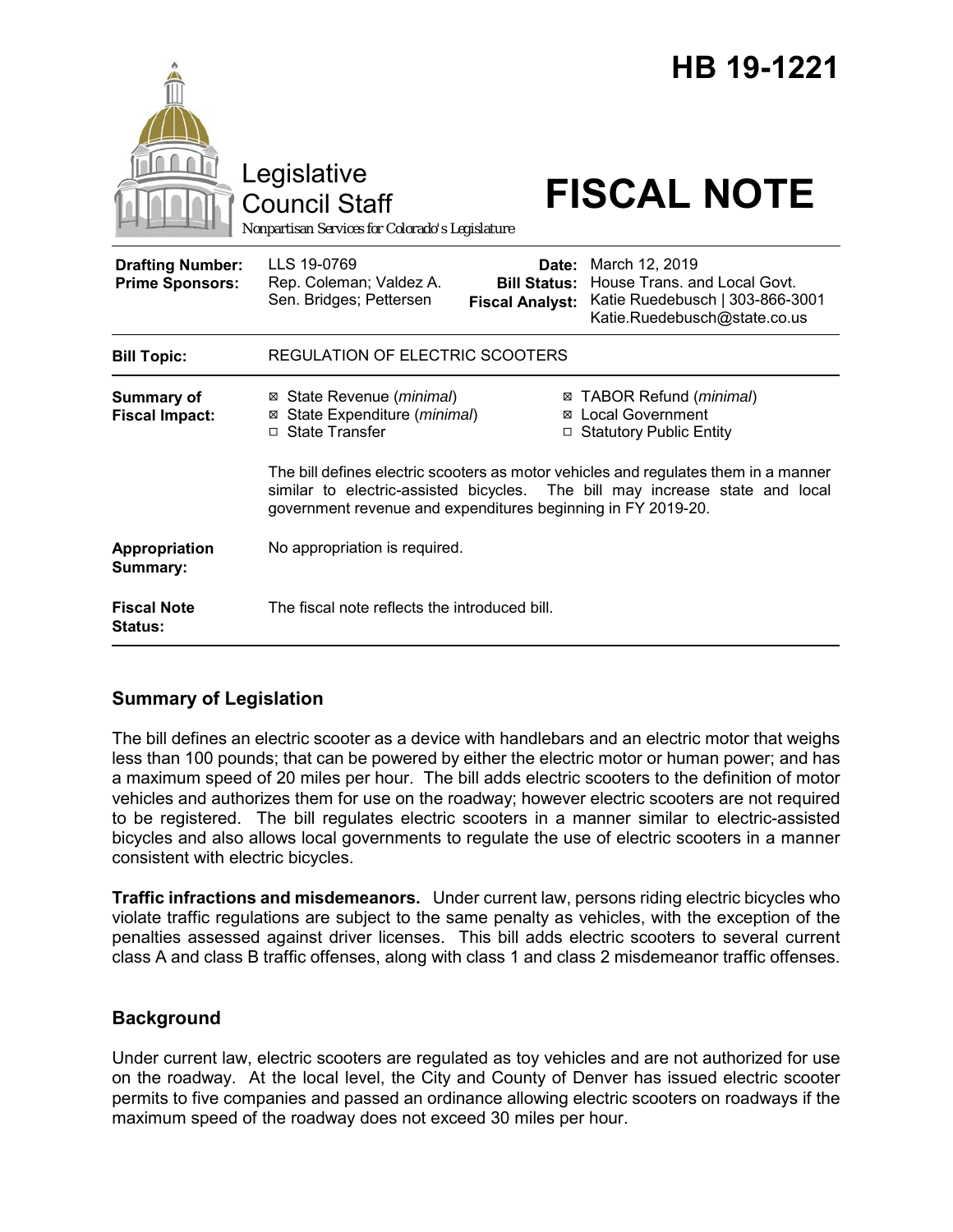March 12, 2019

### **Comparable Crime Analysis**

Legislative Council Staff is required to include certain information in the fiscal note for any bill that creates a new crime, changes the classification of an existing crime, or changes an element of an existing crime. This section outlines data on crimes comparable to the offense in this bill and discusses assumptions on future rates of criminal conviction for those offense.

**Prior conviction data and assumptions.** This bill adds electric scooters to several current class A and class B traffic offenses, along with class 1 and class 2 misdemeanor traffic offenses, as shown below in Table 1. The fiscal note assumes that there will continue to be minimal or no additional criminal case filings or convictions for this offense under the bill. Because the bill is not expected to have a tangible impact on criminal justice-related revenue or expenditures at the state or local levels, these potential impacts are not discussed further in this fiscal note.

| <b>Level of Offense</b>                                                                                                        | <b>Description of Crime</b>                                                                                                                                                                                                              |  |  |
|--------------------------------------------------------------------------------------------------------------------------------|------------------------------------------------------------------------------------------------------------------------------------------------------------------------------------------------------------------------------------------|--|--|
| Class B traffic infraction                                                                                                     | • Bicycle and personal mobility device equipment;<br>• Horns or warning devices;<br>• Slow-moving vehicles - display of emblem;<br>• Projecting loads on passenger vehicles; and<br>• Stopping, standing, or parking in specified places |  |  |
| Class A traffic infraction                                                                                                     | • Pedestrians' right-of-way in crosswalks                                                                                                                                                                                                |  |  |
| Class 2 misdemeanor traffic offense                                                                                            | • Reckless driving; and<br>• Operation of bicycles and other human powered<br>vehicles                                                                                                                                                   |  |  |
| Class 2 misdemeanor traffic offense<br>(class 1 misdemeanor traffic offense when bodily<br>injury or death to another results) | • Careless driving                                                                                                                                                                                                                       |  |  |

**Table 1 Existing Electric Bicycle Penalties Applied to Scooters under HB 19-1221**

**Traffic infraction penalties.** Traffic infractions have two categories: class A and class B. The penalty range for the commission of a class A or class B traffic infraction is generally a \$15 to \$100 fine, although fines defined within the statute may exceed \$100.

**Traffic misdemeanors.** Misdemeanor traffic offenses have two categories: class 1 and class 2. The penalty scheme for misdemeanor traffic offenses is indicated in Table 2.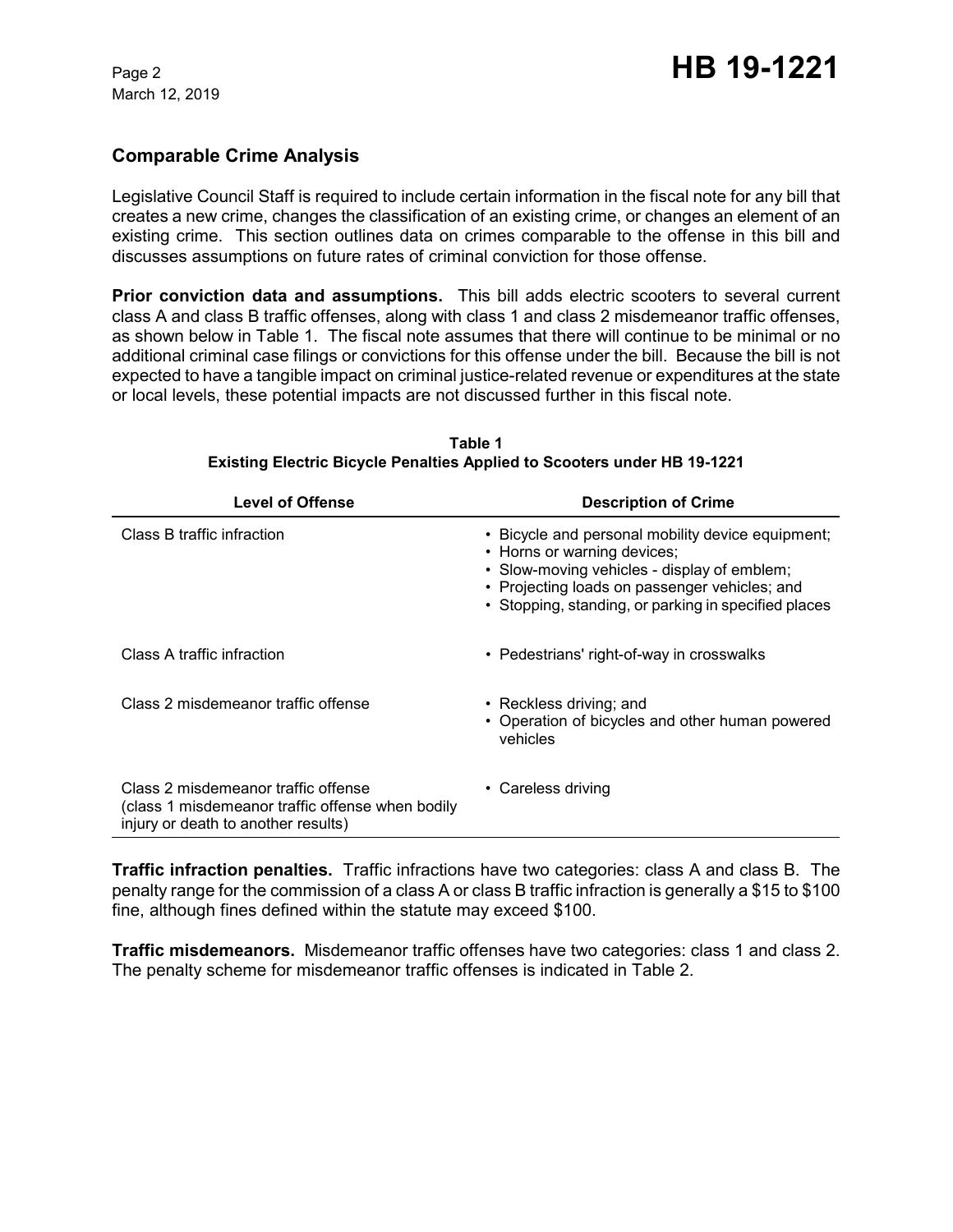| <b>Class of Misdemeanor Traffic</b><br><b>Offense</b> | <b>Minimum Sentence</b>                   | <b>Maximum Sentence</b>                       |
|-------------------------------------------------------|-------------------------------------------|-----------------------------------------------|
| Class 1                                               | 10 days in jail or \$300 fine,<br>or both | 12 months in jail or \$1,000<br>fine, or both |
| Class 2                                               | 10 days in jail or \$150 fine,<br>or both | 90 days jail or \$300 fine,<br>or both        |

**Table 2 Sentencing Scheme for Misdemeanor Traffic Offenses**

Visit leg.colorado.gov/fiscalnotes for more information about criminal justice costs in fiscal notes.

#### **State Revenue**

**Traffic infractions and misdemeanors.** Beginning in FY 2019-20, this bill may minimally increase fine revenue to the Highway Users Tax Fund (HUTF), of which 65 percent goes to the State Highway Fund in the Department of Transportation. The bill may also minimally increase revenue to the Judicial Department from court fees. As this fiscal note assumes a majority of electric scooter users will comply with the law, these impacts are expected to be negligible and have been excluded from this fiscal note.

#### **State Expenditures**

The bill may increase workload for the Department of Public Safety, the Department of Revenue, the Department of Transportation, and the Judicial Department beginning in FY 2019-20.

**Department of Public Safety.** The bill may increase workload for the Department of Public Safety to update informational materials. This increase can be accomplished within existing resources.

**Department of Revenue.** The bill will increase workload for the Department of Revenue to incorporate electric scooters into its rules on slow moving vehicles. In addition, the department, along with the Department of Transportation, will incorporate electric scooters into the state bicycle and pedestrian manual. This workload increase can be accomplished within existing resources.

**Department of Transportation.** The bill may increase workload for the Department of Transportation to incorporate electric scooters into the state bicycle and pedestrian manual and update any signage. This workload increase can be accomplished within existing resources.

**Judicial Department***.* This bill may increase workload for the trial courts in the Judicial Department to process any additional case filings. Overall, it is assumed that this workload can be accomplished within existing appropriations. Should a change in funding be required for any agency or division within the Judicial Department, the fiscal note assumes it will be addressed through the annual budget process.

**TABOR refund.** The bill may minimally increase state General Fund obligations for TABOR refunds in FY 2019-20. Under current law and the December 2018 forecast, the bill will correspondingly minimally increase the amount refunded to taxpayers via sales tax refunds on income tax returns for tax year 2020. The state is not expected to collect a TABOR surplus in FY 2020-21.